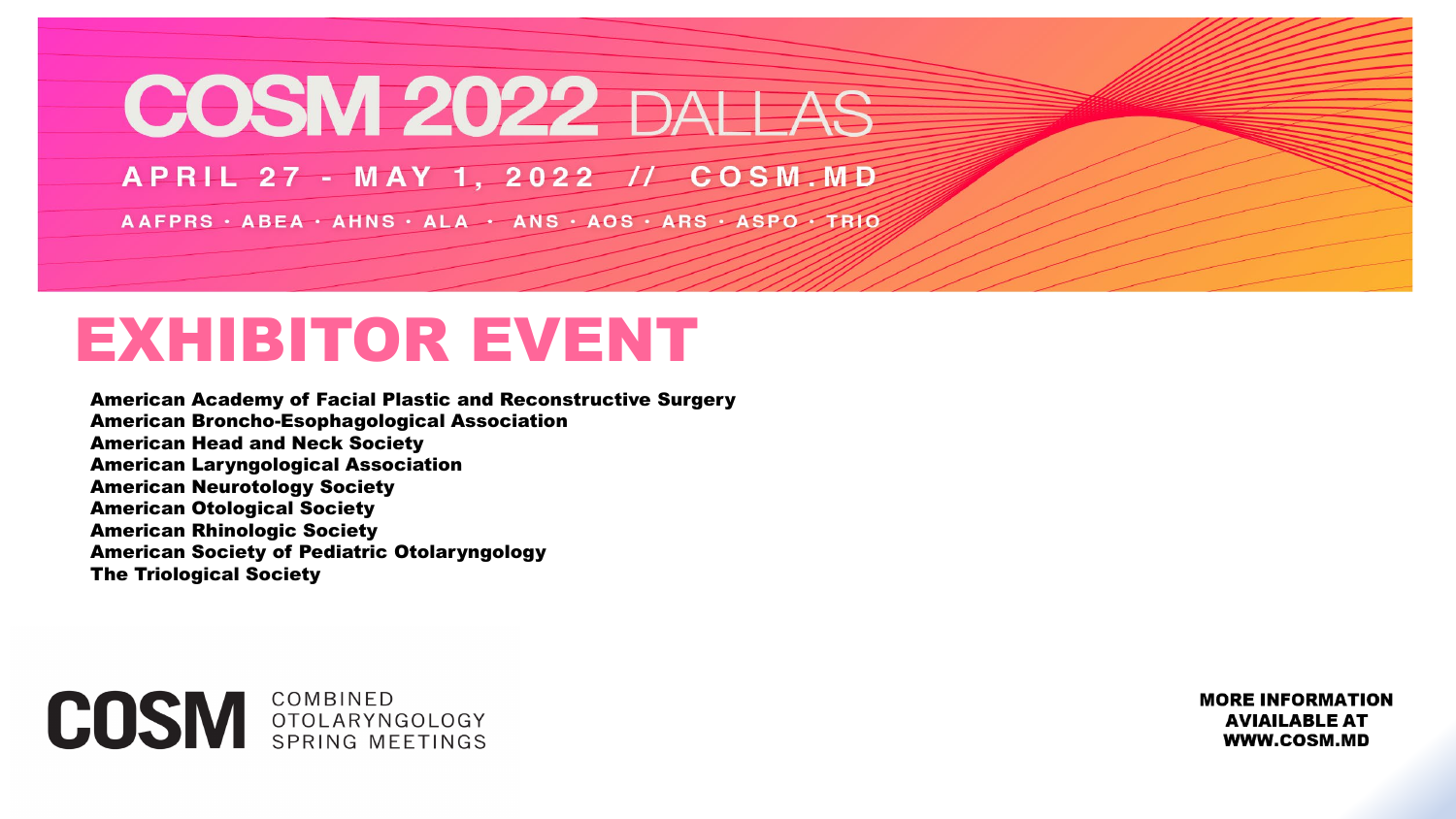## Introduction

The Combined Otolaryngology Spring Meetings (COSM) are major national meetings for otolaryngologists.

At COSM, each member society presents educational scientific programming that features prominent speakers in their respective specialties. COSM is well attended by the key practitioners within the field of otolaryngology.

COSM is offering exhibitors the opportunity to maximize their exposure to this influential group of otolaryngologists by conducting Exhibitor Events.

Sponsors receive the following value-added acknowledgments to enhance their visibility at COSM.

- Recognition on the official sponsor sign
- Recognition in the COSM mobile app
- One time request of the advance attendee list (mailing addresses only)

We want to thank you for your continued support and look forward to seeing you at COSM in Dallas, Texas.

**FOR MORE INFORMATION, CONTACT:** Judy Hambrick

Exhibits Coordinator American College of Surgeons Attn: COSM 633 N. Saint Clair St. Chicago, IL 60611 **PHONE:** 312/202-5034 **FAX:** 312/267-1783 **E-MAIL:** jhambrick@facs.org

M 2022 DALLAS

APRIL 27 - MAY 1, 2022 // COSM.MD AAFPRS · ABEA · AHNS · ALA · ANS · AOS · ARS · ASPO · TRIO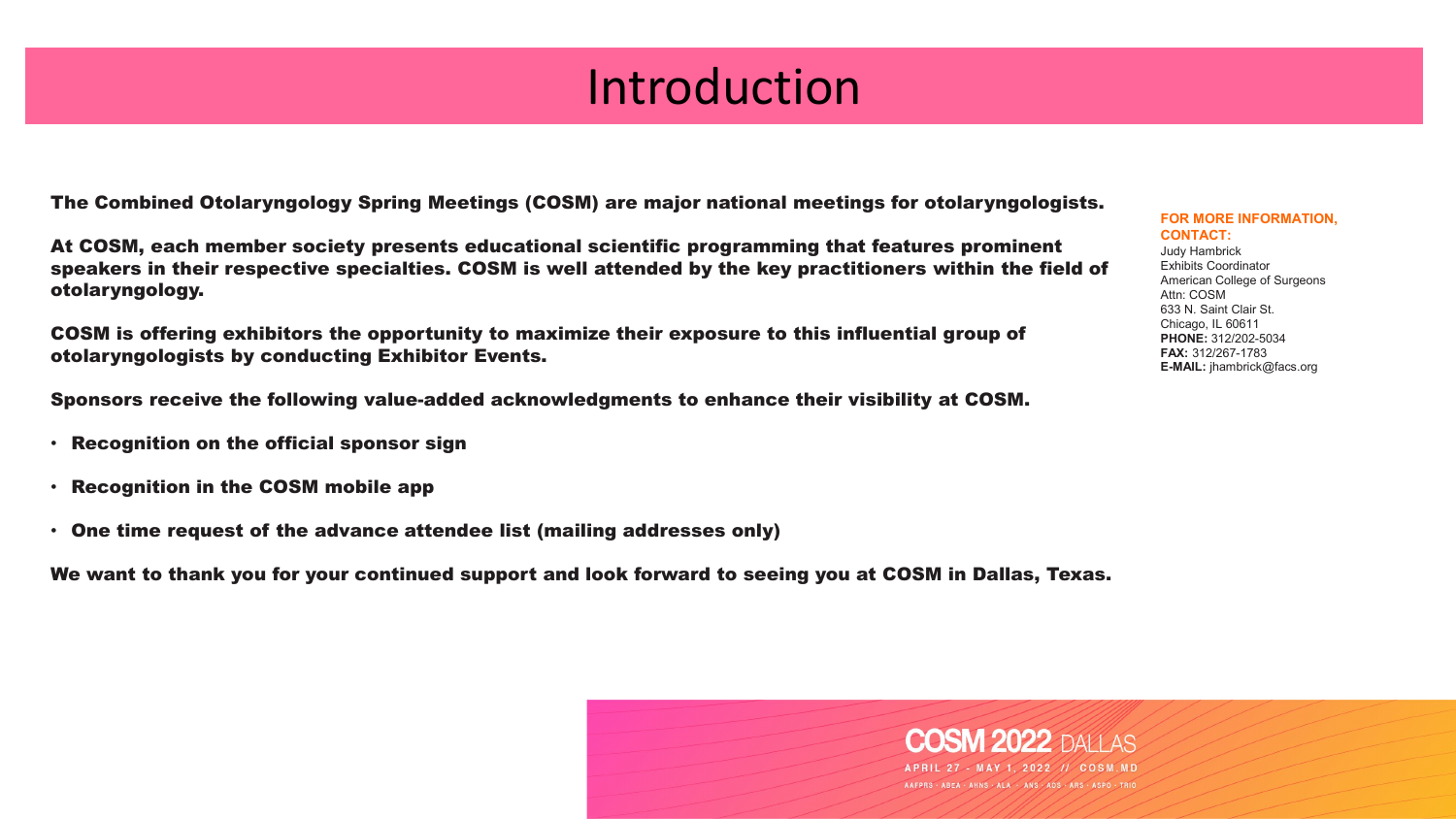#### Guidelines for Exhibitor Events

Third-party organizers requesting space must be the agency of record for the exhibiting company. Permission to use third-party organizers must be requested in writing by the exhibitor on company letterhead.

Sponsors are responsible for complete coordination of the event, including program content, marketing, logistics, and menu planning. COSM provides meeting space assignment at the headquarters hotel and a one-time request of the advance registration list. The venue may levy room rental charges if the required food/beverage revenue is not met. Sponsor must work with COSM-contracted service vendors.

COSM commences on Wednesday, April 27, 2022 at 8:00am and adjourns on Sunday, May 1, 2022 at 12:00pm. During this period, neither exhibitors nor their agents may conduct, participate in, or sponsor any educational or marketing activities directed toward COSM registrants, other than as part of an approved exhibit, or as part of an approved exhibitor event. Specific time slots that exhibitor events can be held are indicated on the following page.

No meetings or events may be scheduled that compete with officially sanctioned COSM programs without prior written approval of COSM, including all symposia, lectures, sessions, and social events. Social events are gatherings that are not educational in nature and for which there is no formal program. Functions must be good in taste and conform to the purpose of COSM.

All requests for function space will be handled through the COSM convention office. Requests made directly with Hyatt Regency Dallas or any other hotel used to house COSM registrants are prohibited. If you are planning a function at a location other than the official COSM hotel(s), written approval must still be granted by COSM prior to finalizing your arrangements. Space will be assigned on a first-come, first-served basis.

Exhibitor Events requests subject to meeting space size and availability.

Exhibitor Event requests MUST include the following information pertaining to the planned event:

- Day, date, time and title of event
- General description of education content and/or agenda topics
- List of program presenters
- Sponsor(s) of event
- Anticipated attendance and registration fee (if any)
- Contact information
- Completed Meeting Space Request Form

The deadline for exhibitor event space requests is Friday, March 25, 2022. Requests will be accepted past this deadline but are confirmed on a space available basis only.

Once COSM approves the event, a non-refundable application fee is required from exhibitor event organizers. Fees are as indicated on the following page. This fee is an application fee only and provides you with the right to conduct an exhibitor event. Actual meeting expenses/costs related to the promotion and/or coordination are additional and the responsibility of the event organizer. No additional fees are charged by COSM other than for those services requested of COSM.

Upon receipt of the application fee, the COSM Convention office will confirm arrangements and will notify organizers of their space assignment. The organizer is responsible for finalizing all arrangements with Hyatt Regency Dallas. After space is assigned, COSM accepts no responsibility for the planned function.

Although COSM provides function space, it does not endorse your function and does not consider it to be part of the official program. Functions held may not make use of the COSM name or logo, or in any way imply that the function is endorsed or co-sponsored by COSM.

All invitations, event registration brochures, and promotional materials must be submitted to COSM prior to printing. A one-time request of the advance registration list is included in the price of the exhibitor event.

> **COSM 2022 DAIT AS** APRIL 27 - MAY 1 2022 // AAFPRS · ABEA · AHNS · ALA · ANS · AOS · ARS · ASPO · TR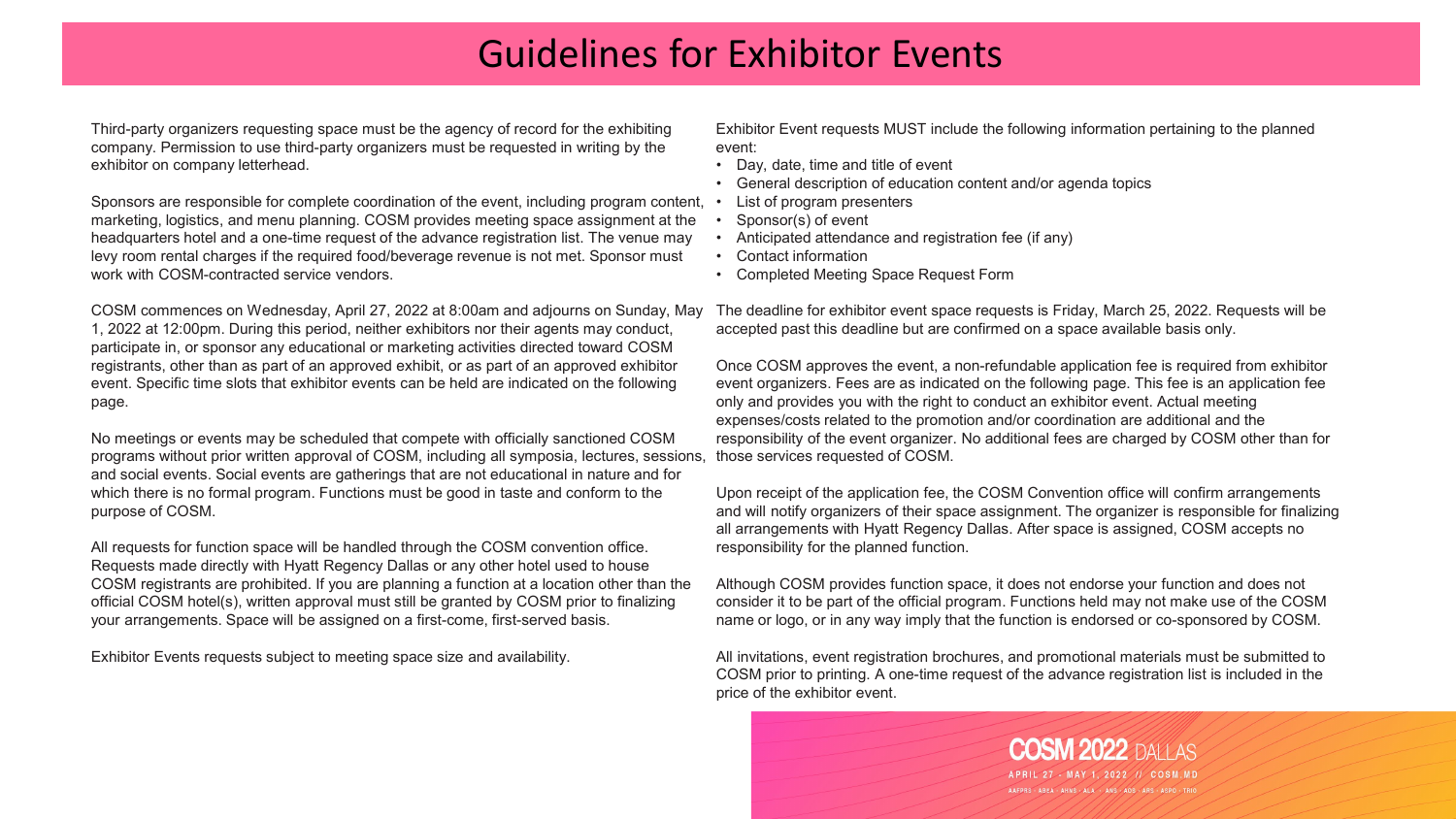## EXHIBITOR EVENT SCHEDULE

The chart below indicates the available days, times, and fees for exhibitor events during the 2022 COSM. Approved time slots do not compete with any other official COSM educational programming.

| <b>Date</b>         | <b>Time</b>                        | Fee     |
|---------------------|------------------------------------|---------|
| Wednesday, April 27 | $6:00 \text{pm} - 10:00 \text{pm}$ | \$7,000 |
| Thursday, April 28  | $6:00am - 8:00am$                  | \$4,000 |
|                     | $6:00 \text{pm} - 10:00 \text{pm}$ | \$7,000 |
| Friday, April 29    | $6:00am - 8:00am$                  | \$4,000 |
|                     | $6:00 \text{pm} - 10:00 \text{pm}$ | \$7,000 |
| Saturday, April 30  | $6:00 \text{pm} - 10:00 \text{pm}$ | \$7,000 |
| Sunday, May 1       | $6:00am - 8:00am$                  | \$4,000 |

Exhibitor Event fee includes one advance registration list that will be sent at the sponsors' request.

#### **Society Acronyms**

- **AAFPRS -** American Academy of Facial Plastic and Reconstructive Surgery www.aafprs.org **ABEA -** American Broncho-Esophagological Association - www.abea.net
- **AHNS -** American Head and Neck Society www.ahns.info
- **ALA -** American Laryngological Association www.alahns.org
- **ANS -** American Neurotology Society www.americanneurotologysociety.com
- **AOS -** American Otological Society www.americanotologicalsociety.com
- **ARS** American Rhinologic Society www.american-rhinologic.org/
- **ASPO -** American Society of Pediatric Otolaryngology www.aspo.us
- **TRIO -** The Triological Society www.triological.org

|           | Wednesday<br><b>April 27</b> | <b>Thursday</b><br><b>April 28</b>    | <b>Friday</b><br><b>April 29</b>                        | <b>Saturday</b><br><b>April 30</b>                      | <b>Sunday</b><br>May 1              |
|-----------|------------------------------|---------------------------------------|---------------------------------------------------------|---------------------------------------------------------|-------------------------------------|
| <b>AM</b> | <b>AAFPRS</b><br>AHNS-C      | <b>AAFPRS</b><br>AHNS-C<br><b>ARS</b> | <b>ALA</b><br><b>ARS</b><br><b>TRIO-C</b>               | <b>ABFA</b><br><b>AOS</b><br><b>ASPO</b><br><b>TRIO</b> | <b>ABEA</b><br><b>ANS</b><br>ASPO-C |
| <b>PM</b> | <b>AAFPRS</b><br>AHNS-C      | AHNS-C<br><b>ALA</b><br><b>ARS</b>    | <b>ABEA</b><br><b>AOS</b><br><b>ASPO</b><br><b>TRIO</b> | <b>ALA</b><br><b>ANS</b><br>ASPO-C                      |                                     |

C = Concurrent